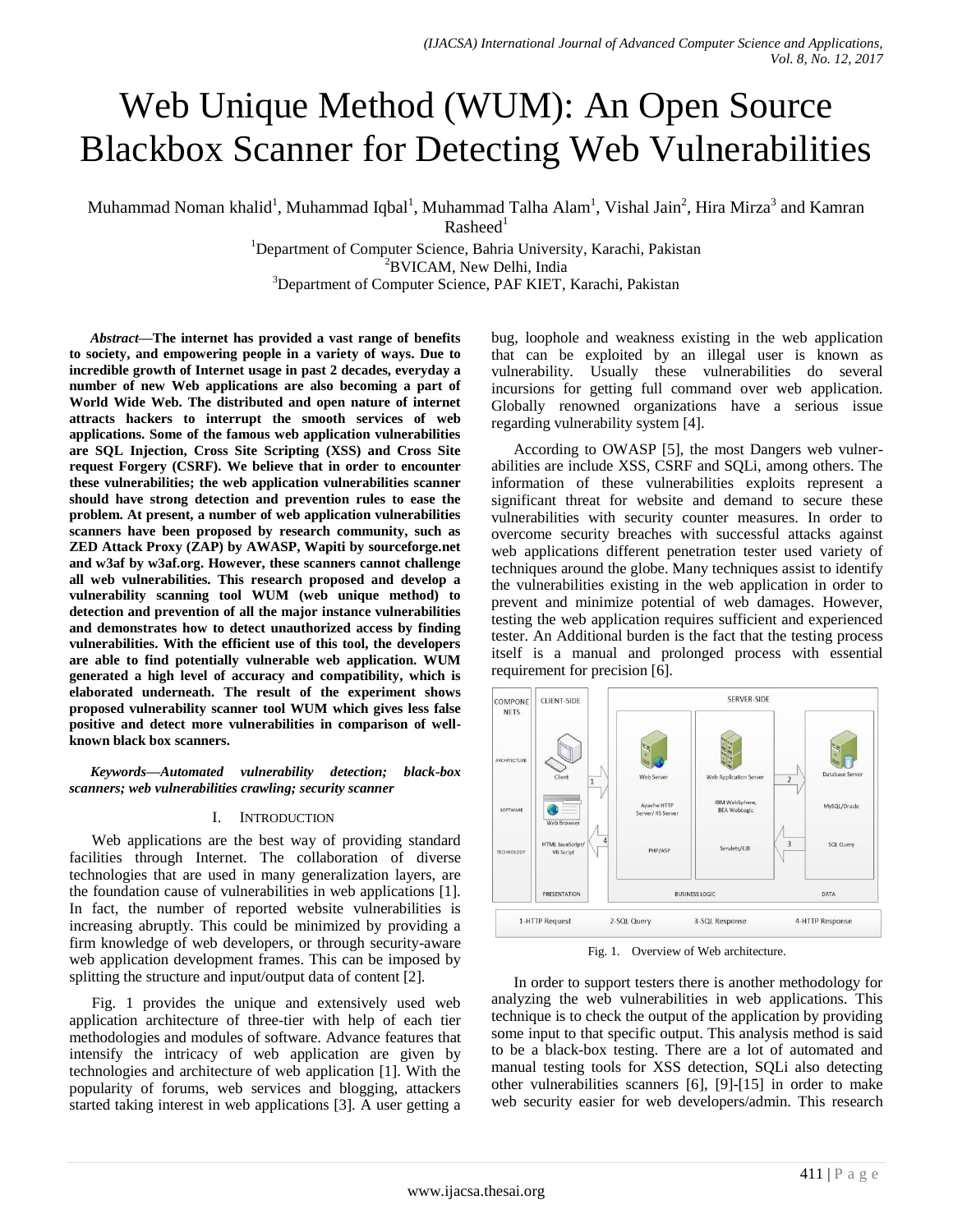presents an open source web vulnerability scanner that use black box technique to carry out crawling and scanning for websites, to effectively detect the presence of exploitable web vulnerabilities. This tool is independent of a database of known vulnerabilities; instead distinctive, underlying properties of application level vulnerabilities are exploited to effectively detect affected programs. It additively attempts to automatically generate proof of concept exploit in certain cases which serves to bring increment in confidence of the correctness of our scan results.

WUM architecture which is flexible incorporates multithreaded crawling, attack and analysis components. Employing the assistance of a graphical user interface the user can effectively configure single or combined crawling attack runs. Proposed prototype implementation, we currently provide various attack components, reflected and Stored XSS, SQLI, CSRF, LFI/ RFI, CJ, SSL and UR. In addition, an application programming interface is provided to enable the developers to implement their own modules in order to effectively launch their desired attacks. The main objective of this paper to gauge performance of black box scanner to detect web vulnerabilities and to detect rate can be improved. This research paper proposed a tool to increase the efficiency of black-box web vulnerability scanners by growing their ability to recognize the internal state of web application. The usability of that model is to down the application in a state aware mode, negotiating more of the web application. As a result, it finds out more vulnerabilities and provide flexibility for improvements, which helps to carryout penetration testing in more effective and efficient way.

The Remainder of this research paper is organized as follows. Section 2 describes types of web vulnerabilities and related work. Section 3 describes the methodology of WUM. Section 4, this section concludes the paper and present comparison between WUM and existing commercial open source vulnerability scanner.

## II. BACKGROUND AND LITRATURE REVIEW

A lot of work is being carried out by renowned organization, computer security enterprises, threat intelligence software companies, and independent security researchers for cyber vulnerabilities. Methods of Detection and prevention of web vulnerabilities have been studied widely. Machine learning, dynamic, static and combined are most preferable techniques All web based penetration testing scanners can easily be separated in three categories; i.e. academic, open source Scanner and commercial [7], [8]. Individuals having same interest of research take assistance from academic scanner to introduce their own scanner like SQIVS [9], Increase the MySQLinj factor [10], secubat [11] State aware scanner [12], Amnisia [13] and wave [14], etc. Many academic scanners are not in the reach of a public, language dependent and are under development. Thus, those techniques that are used in development cycle of defined scanners are publically present to ponder the light to every individual or academic researcher; those researchers who really need to upgrade the previous Scanners or launched new methodologies with advanced key factors.

Academic scanner public has access open source scanner like nikito, zap, wapit, vega and wa3p [15] for free over the copyright tags and policy. Thus, the framework, algorithm or development cycles are not accessible for public Use. Just like individuals or researchers that are authorized to work and enhance the open source scanners with acceptance of the owner. Next to this process, the open source and academic Web penetration testing scanners are also known as commercial Scanners, like AppScan, Acunetix, Bugblast, Netsparker, etc. These commercial Scanners are basically dissimilar from academic and open source Scanners in such ways that the person can only use these functionalities of the defined scanners by means of purchase, and also the architecture, algorithms or methodologies recycled by development of these scanners. These are not obtainable to public and no other vendor allows enhancement of their scanner [15]. Scanner provide to user with great and vast aid and functionalities factor that are not present in academic and commercial Scanners. Primarily, there are two most standard methods that use in evolution of web penetration testing scanner, whether it is academic scanners, open source or commercial or combination of both. These techniques and methodologies that can be categories into two: static and dynamic techniques. Scanners that perform dynamic approach are basically known as attacks scanners because they explore server response to find vulnerabilities with the help of target attacking application. Moreover, they do not require target source code to execute the security outcomes. Furthermore, these scanners are helpful in static approach that demand to discover the source code of target application and recognize errors or vulnerabilities through flow control of data and information, taint exploration, modelling checking and applying more with the help of above composition [16]-[18]. Jovanovic et al. suggested Pixy, a fixed code investigates the scanner kit that is useful to discover the taint-style of vulnerabilities automatically. In that technique, there are inter procedural, flow and it shows sensitivity in content of low and false attributes and higher accuracy. Mathematical results explain that Pixy was easily find out the both Structured Query Language (SQL) injection and Cross Site Scripting (XSS) vulnerabilities in PHP scripts, these vulnerabilities have an observation about 50% false positive rate [19]. However, WUM puts a greater focus on the technique proposed in [6], [13].



Fig. 2. A simple attack.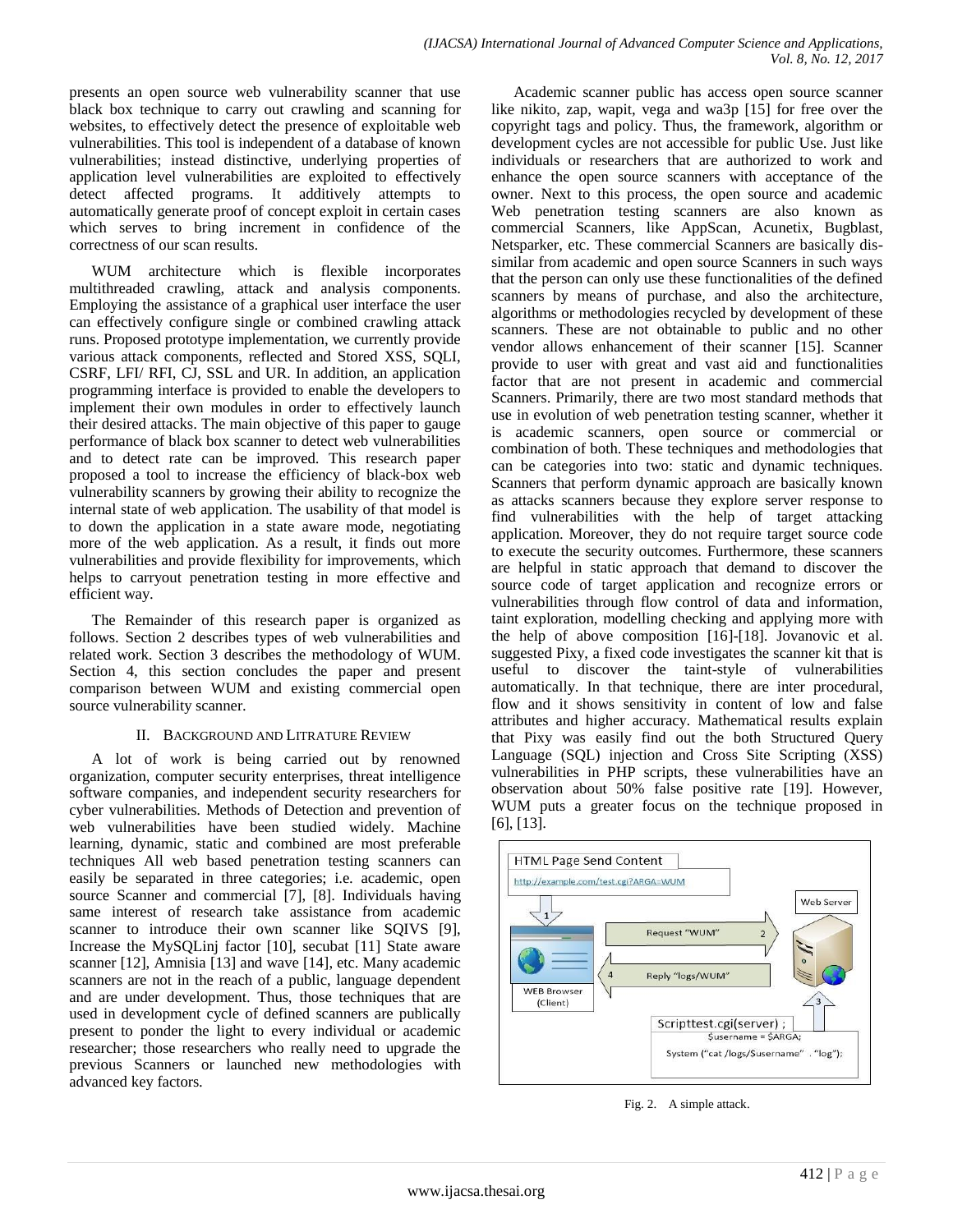Take an explanation that shows the issue with the help of little description of simple example. Fig. 2 expresses the Mentioned scenario. Those web browsers, where a HTML page is accomplished calls a server that uses ARGA as argument. This argument might be explained at the HTML page with the help of defined source code:

 $<$ form a c t i o n =" t e s t. c g i" method=GET>

 $\leq$  in p u t maxlength =11 t y p e =" i n p u t" name=

"ARGA"> Username </ i n p u t ></form >

Following above source code showed a maximum length and a type that assigned to ARGA. It is defined in such a way that when the server acquires the request that are coming from the web page as a test.cgi file with the content represented in Fig. 2 is achieved. There are different types of vulnerabilities and these are explained further in following sub-section.

## *A. SQL Injection Vulnerability*

Structured Query Language SQL is a database text language that allows user to manipulating the data saved in the database through the commands such as UPDATE, DELETE and INSERT [20]. The major consequences of SQL injection one type of security Exploit are SQL Injection that contains all the SQL queries that can be executed without any appropriate validation format. The common alternative way is that when a mischievous end user inputs certain type of data by which an application uses as shown in Fig. 3 [12].



Fig. 3. A SQL injection attack.

## *B. Cross Site Scripting Vulnerability*

Cross site scripting vulnerabilities are namely document object model (DOM), reflected or non-persistent and persistent [21] Cross-site scripting (XSS) vulnerability [22] that allows mischievous developers that they can forward some harmful JavaScript to the site. It can occur, when an application takes the information which is send by user in response pages without doing any validation inspection, while the end user is trying to enter in an injected area of website. Thus, the browser easily achieves his target and mischievous user easily adds malicious JavaScript. Cross site scripting vulnerability arouse when given input is not appropriate. Input sanitization and validation help removing XSS ensuring that given data is in appropriate format of web application as shown in Fig. 4 [22].

Stored or persistent vulnerability is that when hacker inputs pay-loads are stored in web database in a server and that stored data is hacked by post response page. Previous researches observed this kind of bugs on blogs, social media and forums [22]-[24]. DOM-based XSS exposure is occurred when hacker entered in client site and used his JavaScript. Payload inserts in the website and drastically they achieved response from the DOM, these types of attacks are basically done in client site [24].

# **CROSS SITE SCRIPTING XSS**



Fig. 4. A XSS attack.

## *C. Cross Site Request Forgery (CSRF) Vulnerability*

CSRF attacks that allows the hacker to do unwanted action in website, blog and emails by launching HTTP Request from browsers. CSRF attacks and severity of the damage in a term money and confidential data and performed through different request as presented in Fig. 5. They can easily change user accounts details, email and password and even performing illegal financial transactions and so on [25].



Fig. 5. A CSRF attack.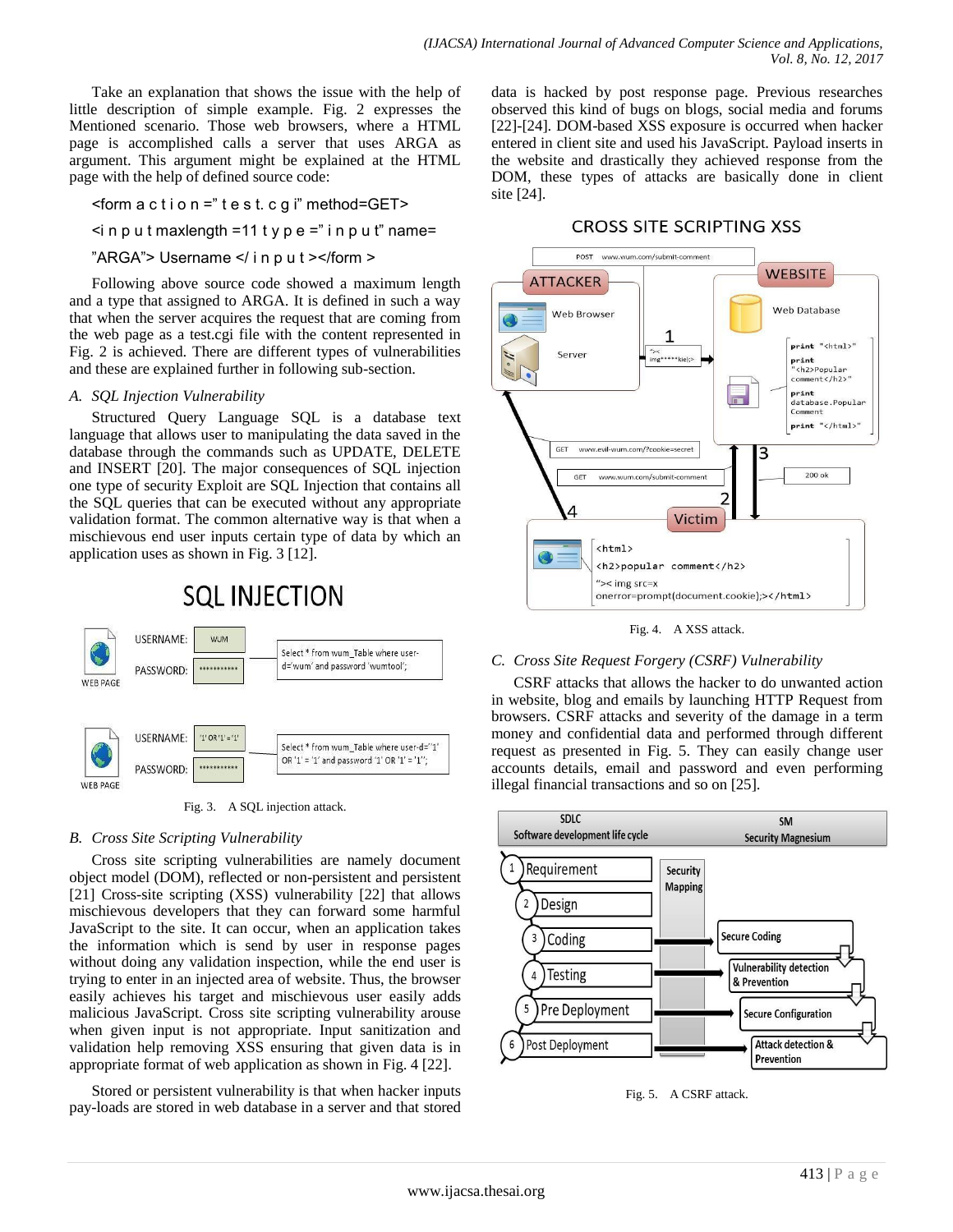There are two best important approaches to find vulnerabilities in web applications:

#### *D. Penetration Testing Techniques*

*1) White box testing*: White box testing is an investigation of web application source code. Pixy and FORTIFY scanner easily achieve this task automatically or can be achieved manually. The complexity of a source code can cause problem in accomplishing the task [26].

*2) Black box testing*: Another methodology for analyzing the security issues in applications is to check the output of the application by providing some input to that specific output. This approach can be easily performed on extensive path through a variety of applications. This tool does not identify the internals of the web application and BBT uses fuzzing technique over the web HTTP requests [26]. the black box methodologies commonly have less incorrect positives than white-box methodologies.

The essential requirement is to go on a page that is able to catch the susceptibilities. Traditional black box web scanners drag a website to count all accessible web pages and formerly down the input records like form values, URL constants, and cookies to generate web vulnerabilities. Though, this method does not pay any attention towards the key points of modern web applications. The state of web application is easily change by providing any application or request. One of the most common situations is that the information of any web application such as: database, file system and time etc. is able to check its output details.

## *E. Classification of Web Application Security Approaches*

Web Application security is a process of engineering the web application by attacking. The malicious attack in web application security works itself to protect the site. The main objective of security is to evade vulnerabilities in the starting phases of development of web life cycle. This life cycle methodology should be followed to make sure completeness and consistency of project. It includes planning, analysis, design and development, testing, and implementation and maintenance as shown in Fig. 6. Following methodologies can be considered in protective programming (i.e. protected coding strategies), detection of vulnerabilities methods and prevention of attack methods.

*1) Secure Coding Guidelines*: This methodology should be adopted by the developers to make a secure web application. In order to perform this methodology the developers should be trained to learn standards of coding in detail because most of the web vulnerabilities like SQLi and XSS arise due to the incorrect use of inputs. In order to eliminate this type of attack secure coding guide line is the best approach to use But still few developers exist who do not use secure coding standard and make mistakes in their codes through which secure coding guidelines does not promised the security of application [1].



Fig. 6. Process of SDLC.

*2) Vulnerability Detection Approaches*: VDA is used to detect any type of web vulnerability in the website through performed testing in web application. There are some different approaches to detect web vulnerabilities which are categorized into static, dynamic and hybrid analysis. Static approach is examining web source code without executing website. On the other hand, dynamic is used to detect web vulnerabilities after executing the code. Static and dynamic is used in coding or in testing stage of development life cycle of application. Codebased approach is applied on static method to abstract the valid and invalid situations in code of application. Overall, the value of code based build upon the test cases which was used for identifying vulnerabilities in code. The positive side of static is that they evaluate the code automatically during the early development of life cycle. By doing this, it will be helpful for finding and eliminate errors in early stage and decrease cost, because cost rises along with the development of life cycle. On the other hand, they sometimes generate wrong results i.e. producing a wide range of false positives and false negatives. Somehow, dynamic approach is generating true result. They need a massive amount of test cases to detect errors in code [1].



Fig. 7. The Architecture of WUM Tool.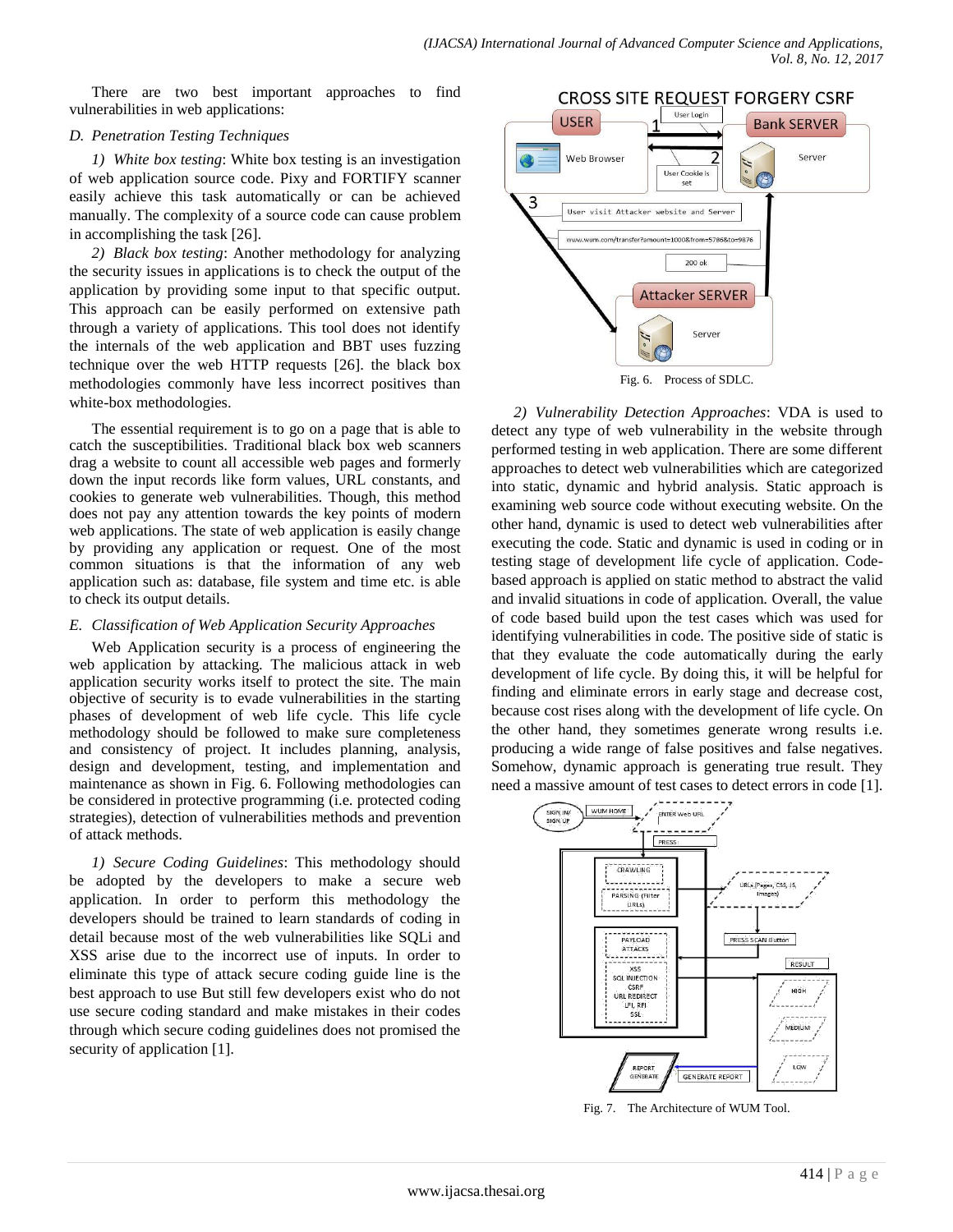#### III. METHODOLOGY

The proposed method is based on WEB security WUM scanner in order to find web vulnerabilities. It's also display parameters from where SQLi, XSS and some well-known vulnerabilities were founded. In order to keep the design open, collective and compatible architecture has been used. This scanner consists of four parts named crawling and parsing, detection, and attacking and analysis phases. It's also providing detail on web vulnerability in last to show generated attack part that can be trigged separately. As far as the efficiency and performance is concerned, this scanner is able to dispatch 8 to 10 parallel attacks that is further elaborated in given Fig. 7.

#### IV. AUTOMATED VULNERABILITY DETECTION

An Automated web vulnerability scanner to find efficient result approach depends upon imitation of SQLI, XSS, CSRF, LFI/RFI vulnerabilities payload. Consequently, the possibility of examining is restricted only to HTTP responses received from the application server which runs verified web application. Likewise, to the reported strategies commonly found in other systems [6], [11], [14]. Our approach encompasses the following Modules. Web crawling, AEP's (application entry Point's) detection and extraction, attacking, analysis, and report generation as shown in Fig. 8.

*1) Crawling Module*: Attacks can be propelled just against formerly recognized AEP's during the dynamic security analysis. Therefore, identification of all pages inside target web application is critical for testing [14]. This can be done automated, manually or semi-automated. It will crawl page to page of website and will automatically check the pages with scripts and payloads for vulnerabilities. Comparatively slow response time of remote website server. To initiate a crawling session, the crawling phase of scanner needs to be linked with a website URL. Crawler use URL as a starting point and steps down to the web link tree and collecting all web pages associated with it. Only as a specific web crawler, this scanner has configurable options for the maximum web pages per domain to crawl high web pages depth as shown in Fig. 9. The basic idea for implementation of crawling component was taken from existing systems [9], [11], [14], [27], [28].



Fig. 8. An overview of a WUM.

|                                              |                                            | <b>MOTIVATION</b> | <b>DUECTIVES</b> | <b>PARTNERS</b> |             | <b>FAQ'S</b>  | <b>HOW TO USE</b> |
|----------------------------------------------|--------------------------------------------|-------------------|------------------|-----------------|-------------|---------------|-------------------|
|                                              | <b>WUM Auditing &amp; Consulting Panel</b> |                   |                  |                 |             |               |                   |
| http://www.com.g/subcategory                 |                                            |                   |                  | <b>CRAWLING</b> | <b>SCAN</b> | <b>REPORT</b> |                   |
| Crawling<br>· Crawling                       | Medium<br>High                             | Low               |                  |                 |             |               |                   |
| $ \cos$<br>P http:                           | de css                                     |                   |                  |                 |             |               |                   |
| $-15$<br>$b$ http://                         | query/jquery.min.js                        |                   |                  |                 |             |               |                   |
| b http://                                    | uery/jquery-ui.min.js                      |                   |                  |                 |             |               |                   |
| $\blacktriangleright$ Link<br>$\bullet$ lmgs |                                            |                   |                  |                 |             |               |                   |

Fig. 9. WUM crawling phase.

*2) Attack Module*: Once crawling phase was completed; next phase is to initialize processing on the list of target web pages. Particularly, the attack module scans each page which found in a crawling phase as presented in Fig. 10. For each AEP, a set of valid parameter values is generated that are used by different researchers [9], [11], 14] to generate HTTP request. The outcome of this request is referenced in HTML page. In addition, in every AEP, a set of malicious or incorrect parameter values is created. Furthermore, parameter values which violate predefined constraints of parameters are generated.

*3) Analysis Modules*: The third module is analysis module. When user click on more details it launches attack to interpret web pages and parse web vulnerabilities There are some possibilities of false positives web vulnerabilities. To reduce this problem, a module is added on WUM to care about confidence value in case of false positives are occurred. At the end of this phase scanner is able to provide solution of web vulnerabilities which was found by WUM scanner.



Fig. 10. WUM analysis phase.

## V. EXPERIMENTAL RESULT

WUM scanner has been developed in ASP.net with the help of the database named Microsoft SQL Server. For our studies, we use sample size of 10 website which was selected from malicious website obtained from XSSed (xssed.com) and DMOZ (dvwa.co.uk).in order to test different scanners, for presented study select Sample web URL used as AEP on WUM scanners: scanner 1, scanner 2 and scanner 3, Some of them are able to find all web vulnerabilities as wum scanner. We also selected some well-known vulnerabilities, like XSS,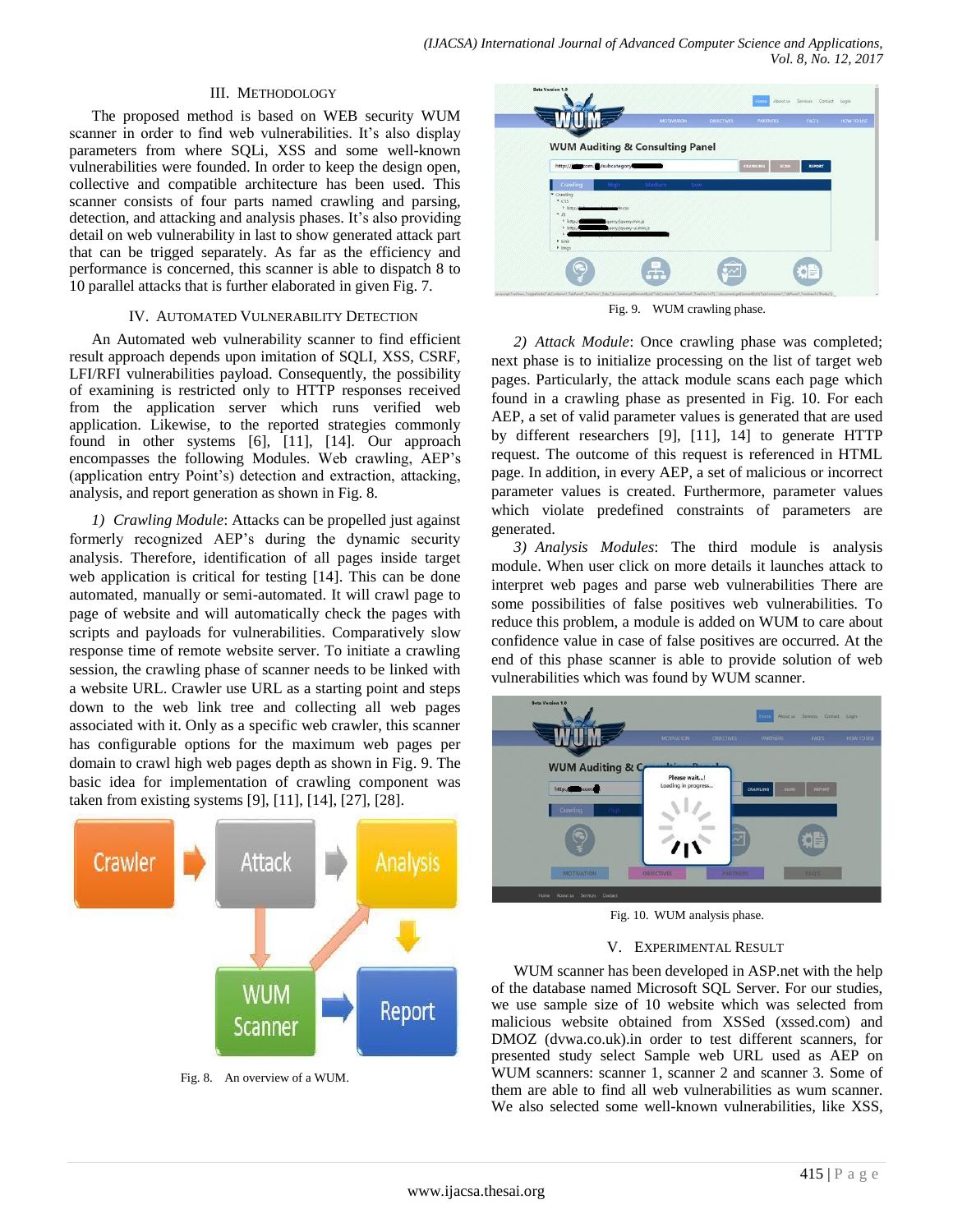SQL Injections, CSRF, LFI/RFI, SSL and URL redirection. During testing we have used 1 commercial and 2 open source web vulnerability scanners to compare results with WUM scanner.

The result of different scanners presented in Table I. In order to evaluate result for presented we performed testing on different scanner to find web vulnerabilities. Many attempts have been made in order to aim to find web vulnerabilities on sample websites for the current study present interesting result from our Dataset. From the Table scanner 1 have found all web vulnerabilities expect SSL because this scanner is not able to find SSL web Vulnerability. For this study we have marked SSL as NA. It's found total 27 vulnerabilities in case of XSS is 7, in case of SQL Injection is 6, in case of CSRF is 3, in case of LFI/RFI is 1, in case of CJ is 6 and in case of directory

discloser is 4. In the same way Scanner 2 and 3 found different result display with total 17 and 9 vulnerabilities. WUM scanner found better result as compared to others scanner with total 38 vulnerabilities. Its founds result in case of XSS is 9,in case of SQL Injection is 5, in case of CSRF is 4, in case of LFI/RFI is 2, in case of CJ is 7, in case of SSL is 8, and in case of directory discloser is 3. This study presents interesting result to detect web vulnerabilities with respect to exiting result.

Table II define Resampling of scanner vulnerabilities comparison and contains the means values of vulnerabilities and accuracy percentile over sample data. As compared to others WUM scanner generated a mean value of 0.54 which is more precise then other scanners. These results are driven from mean values and it is clearly obvious that WUM scanner has a competitive advantage over the rest of tools.

TABLE I. SCANNER VULNERABILITIES COMPARISON

| <b>Scanners</b>  | <b>XSS</b> | <b>SQLi</b> | <b>CSRF</b> | <b>LFI/RFI</b> | <b>CJ</b> | <b>SSL</b> | <b>DD</b> | Total              |
|------------------|------------|-------------|-------------|----------------|-----------|------------|-----------|--------------------|
| <b>Scanner 1</b> |            |             |             |                |           | NA         |           | 27<br>ر ک          |
| <b>Scanner 2</b> |            |             |             |                | <b>NA</b> | NA         | NA        | $\sim$<br><b>L</b> |
| Scanner 3        | $\sigma$   |             | NA          | <b>NA</b>      | <b>NA</b> | <b>NA</b>  | NA        |                    |
| <b>WUM</b>       |            |             |             |                |           |            |           | 38                 |

| TABLE II. | RESAMPLING OF SCANNER VULNERABILITIES COMPARISON AND ACCURACY PERCENTILE |  |
|-----------|--------------------------------------------------------------------------|--|
|           |                                                                          |  |

| <b>TOOL</b>    | <b>XSS</b> | <b>SQLi</b> | <b>CSRF</b> | <b>LFI/RFI</b> | $_{\rm CJ}$ | <b>SSL</b> | DD   | Mean   | $\frac{6}{9}$ |
|----------------|------------|-------------|-------------|----------------|-------------|------------|------|--------|---------------|
| S <sub>1</sub> | 0.70       | 0.60        | 0.30        | 0.10           | 0.60        | NA         | 0.40 | 0.45   | 45%           |
| S <sub>2</sub> | 0.50       | 0.40        | 0.60        | 0.20           | NA          | NA         | NA   | 0.425  | 42%           |
| S <sub>3</sub> | 0.60       | 0.30        | NA          | <b>NA</b>      | <b>NA</b>   | NA         | NA   | 0.45   | 45%           |
| <b>WUM</b>     | 0.90       | 0.50        | 0.40        | 0.20           | 0.70        | 0.80       | 0.30 | 0.5428 | 54%           |

The above result presented clearly shows that WUM scanners have 54% accuracy ratio and Scanner 1, Scanner 2 Scanner 3 have 42%, 45% and 45% accuracy ratio respectively. Our scanner is more precise and has increased accuracy result by 9% with comparison to scanner 1, in case of Scanner 2 increased accuracy result by 12%, in case of Scanner 3 increased accuracy result by 9%. This comparison of different scanner with WUM is also presented in Fig. 11.



Fig. 11. Scanner vulnerabilities comparison.

#### VI. CONCLUSION

In this study, we tried to enlighten the most common vulnerabilities of websites, such as Cross-Site Scripting, SQL Injection, Cross site request forgery CSRF, LFI/RFI, CI, SSL, DD. Additionally, we have developed a new scanning tool i.e. Website Unique Method (WUM) to detect these vulnerabilities. To provide factual results, the experimental work is carried out on proposed vulnerability scanning tool along with other well-known scanners is tested on 10 malicious websites to demonstrate the viability and the effectiveness of the proposed solution. The experiments include the evaluation of detection rate of vulnerability scanning system for XSS, SQLi, CSRF, LFI/RFI, CI, SSL, DD and the assessment of the effectiveness of our proposed methodology. The experimental results show that the proposed approach effectively detects most of the vulnerabilities. Moreover, the proposed approach allows a website developer's to recognize and assess vulnerabilities prior to publish their websites on web.

Future research will be based on the development of an upgraded version of WUM scanner to prevent and detect more web attacks, parameters and payloads to test random attacks by using all permutation and combinations. We are planning to implement machine learning on these set to identify more efficient result. We are also setting up a WUM website for users to scan website and download scanner.